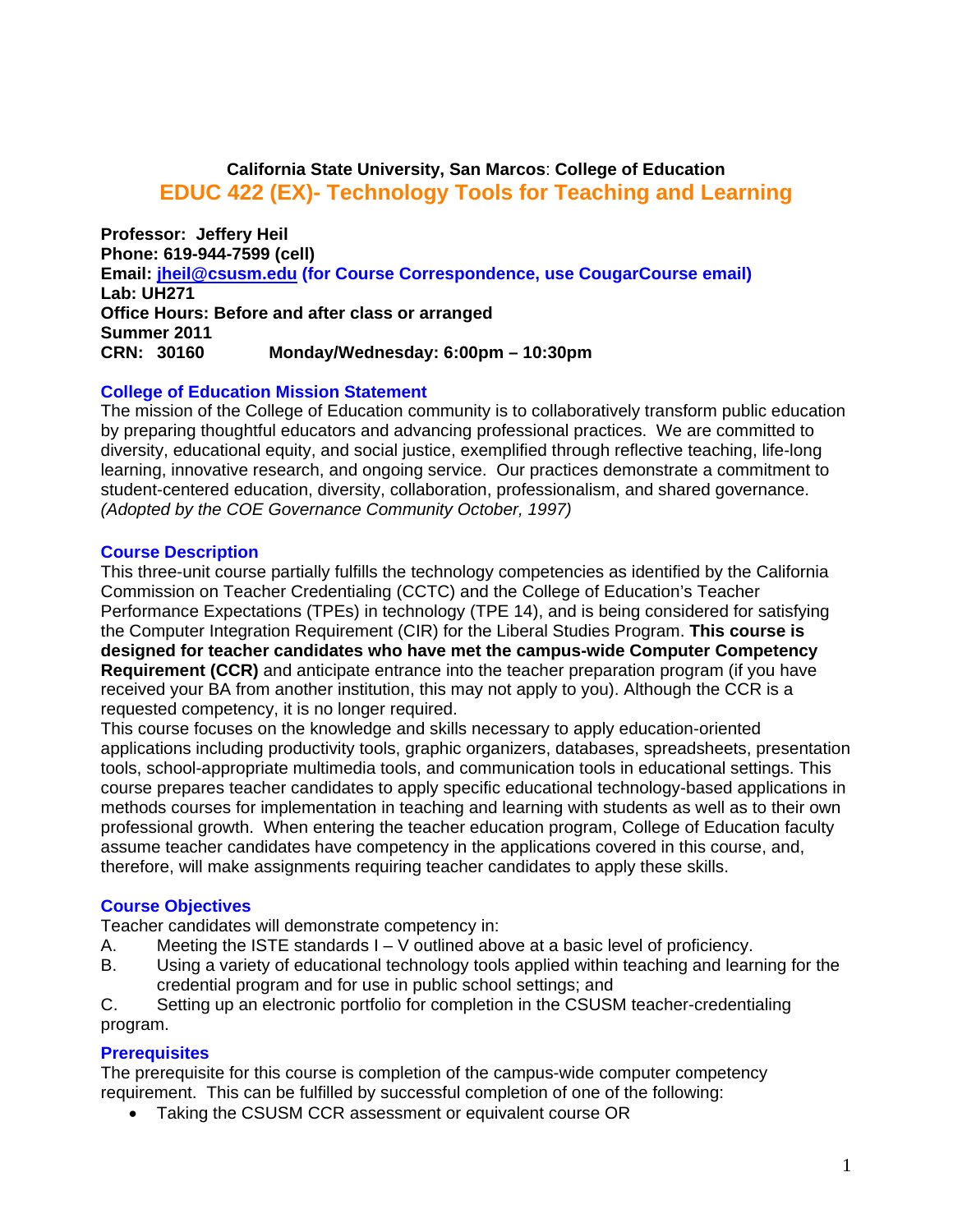- Completion of an approved computer literacy course at the community college level.
- **•** Teacher assessment tool during  $1<sup>st</sup>$  class meeting.

# **Teacher Performance Expectation (TPE) Competencies**

This course is designed to help teachers seeking the Multiple and Single Subjects Credential to develop the skills, knowledge, and attitudes necessary to assist schools and districts in implementing an effective program for all students. The successful candidate will be able to merge theory and practice in order to realize a comprehensive and extensive educational program for all students. The following TPEs are addressed in this course:

Primary Emphasis TPE 14 CSUSM Educational Technology (Based on ISTE NETS: see below)

Secondary Emphasis: TPE 6 - Developmentally Appropriate Teaching Practices (NETS I, and II) TPE 13 - Professional Growth (NETS V)

# **National Educational Technology Standards for Teachers (NETS-T)**

ISTE embarked on a collaborative three-year process to update NETS for Students, Teachers, and Administrators. We will be using a draft of the NETS-T document that will be released at the NECC Conference in San Antonio, TX this summer.

# Refreshed ISTE NETS for Teachers (2008)

Digital-age teachers perform and model the National Educational Technology Standards for Students (NETS•S) as they design, implement, and assess learning experiences to improve student learning and engagement; enrich professional practice; and provide positive models for students, colleagues, and the community. All teachers should be prepared to meet the following standards and performance indicators. Teachers:

## **1. Facilitate and Inspire Student Learning and Creativity**

environments. Teachers: Teachers use their knowledge of teaching, learning, and technology to facilitate learning experiences that advance student creativity and innovation in both face-to-face and virtual

- a. promote, support, and model creative and innovative thinking and inventiveness
- b. engage students in exploring real-world issues and solving authentic problems using digital tools and resources
- c. promote student reflection using collaborative tools to illuminate their own thinking, planning, and creative processes
- d. model knowledge construction and creative thinking by engaging in face-to-face and virtual learning with students, colleagues, and others

## **2. Design Digital-Age Learning Experiences and Assessments**

Teachers plan and design authentic learning experiences and assessments incorporating contemporary tools and resources to maximize content learning in context and to develop the knowledge, skills, and attitudes identified in the NETS•S. Teachers:

- a. design or adapt relevant learning experiences to incorporate digital tools and resources that promote student learning and creativity
- b. develop technology-enriched learning environments that enable students to become active participants in setting their own educational goals, managing their own learning, and assessing their own progress
- c. customize and personalize student learning activities to address a variety of learning styles,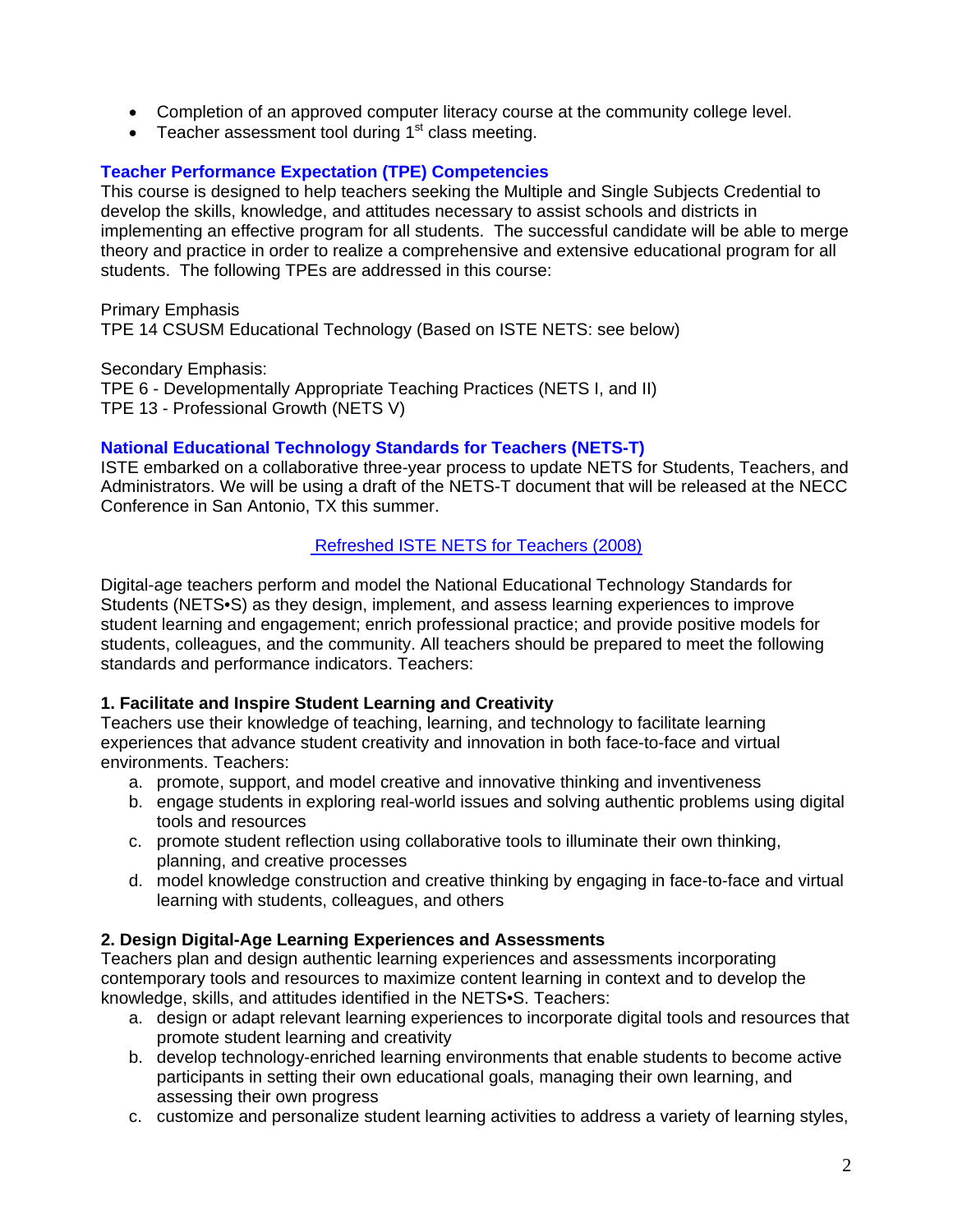working strategies, and abilities through the use of digital tools and resources

d. provide students with multiple and varied formative and summative assessments aligned with content and technology standards and use resulting data to inform learning and teaching

# **3. Model Digital-Age Work and Learning**

Teachers exhibit knowledge, skills, and work processes that are representative of an innovative professional in a global and digital society. Teachers:

- a. demonstrate fluency in the application of technology systems and the transfer of current knowledge to learning of new technologies
- b. collaborate with students, peers, parents, and community members using digital tools and resources to support student success and innovation
- c. communicate relevant information and ideas effectively to students, parents, and peers using a variety of digital-age media and formats
- evaluate, and use information resources to support research and learning d. model and facilitate effective use of current and emerging digital tools to locate, analyze,

# **4. Promote Digital Citizenship and Responsibility**

Teachers understand local and global societal issues and responsibilities in an evolving digital culture and exhibit legal and ethical behavior in their professional practices. Teachers:

- a. advocate, model, and teach safe, legal, and ethical use of digital information and technology, including respect for copyright and the appropriate documentation of sources
- b. address the diverse needs of all learners by using learner-centered strategies and providing access to appropriate digital tools and resources
- c. promote digital etiquette and responsible social interactions related to the use of technology and information
- d. develop and model cultural understanding and global awareness by engaging with colleagues and students of other cultures using digital age communication and collaboration tools

# **5. Engage in Professional Growth and Leadership**

Teachers continuously improve their professional practice and exhibit leadership in their classroom, school, and professional community by promoting and demonstrating the effective use of digital tools and resources. Teachers:

- a. participate in local and global learning communities to explore creative applications of technology to improve student learning
- b. exhibit leadership by embracing a vision of technology infusion, participating in shared decision-making and community building, and developing the leadership skills of others
- c. evaluate and reflect on current research and professional practice on a regular basis to make effective use of existing and emerging digital tools and resources in support of student learning
- d. contribute to the effectiveness, vibrancy, and self-renewal of the teaching profession and of their school and community

# **Required Texts and Supplies**

# **There is NO required textbook**.

NOTE: It is not necessary to purchase the educational software, as much of the specific software titles are available on the Web in demo-version and/or available on campus.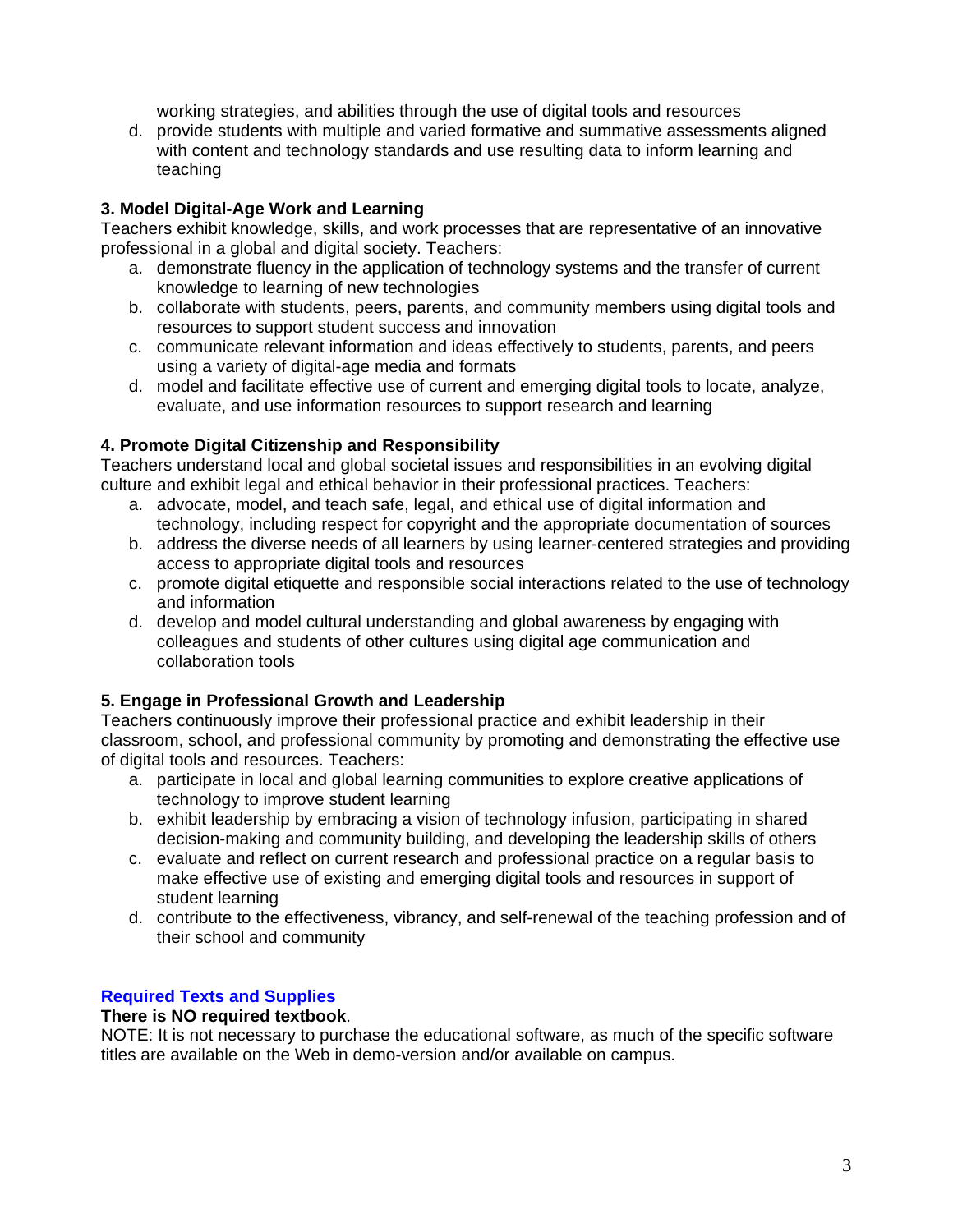- A. ISTE Student Online Registration: (http://www.iste.org) \$54.00 (there is also an online-only subscription that is around \$39). Subscription must be purchased by the beginning of the second week of class.
- B. Membership to **Task Stream** (http://www.taskstream.com ). (The cost is approximate, but may change \$25 one semester and up to \$39 for year) You will need a credit card for the charge. Subscription must be purchased by the beginning of the second week of class. See directions at:

http://www.csusm.edu/education/eportfolio/eportfolio.html

- C. USB storage-drive (512MB or greater). Optional.
- D. One mini DV Cassette for Digital Video Camera (may also use flash-based cameras from library)
- E. Use of campus email account and WebCT for course communication (provided free**). All**

# **course messages and important correspondence should be communicated through CougarCourse email.**<br>F. Print Card from ACD 202 or CSUSM library (not required)

\*\*Optional: BOOK from ISTE, *Connecting Curriculum and Technology* 

This is a volume produced by the professional association that contains the educational technology standards for students at all levels as well as sample lessons on how that standards can be implemented in teaching content. This book will be referred to in other CSUSM-COE courses. Supporting Web site http://www.iste.org

## **Authorization to Teach English Learners**

This credential program has been specifically designed to prepare teachers for the diversity of languages often encountered in California public school classrooms. The authorization to teach English learners is met through the infusion of content and experiences within the credential program, as well as additional coursework. Students successfully completing this program receive a credential with authorization to teach English learners.

*(Approved by CCTC in SB 2042 Program Standards, August 02)* 

## **College of Education Attendance Policy**

 instructor as soon as possible. *(Adopted by the COE Governance Community, December, 1997).* Due to the dynamic and interactive nature of courses in the College of Education, all students are expected to attend all classes and participate actively. At a minimum, students must attend more than 80% of class time, or s/he may not receive a passing grade for the course at the discretion of the instructor. Should the student have extenuating circumstances, s/he should contact the

**If more than one class session is missed the teacher candidate cannot receive higher than a C+**. **Four points will be deducted from the attendance/participation for a missed class**.

Excessive tardiness will also result in loss of attendance/participation points. Late assignments may be penalized by a deduction in points. After one week, late assignments may receive no credit. If extraordinary circumstances occur, please make an appointment with the instructor. Remember that communication is the key to success.

In addition to attending course sessions, each student will be required to complete lab assignments each week. *Some of these assignments require students use campus resources. All students must plan times they can work in labs on campus at least once per week.* Students are required to check campus resources and availability of labs. Mac computers are available in ACD 202 & 211, UH 271 & UH 360 (and SCI2 306!) in addition to other locations such as the library 2nd floor. **Students are required to use campus issued-email accounts and check email and WebCT at least two times per week to communicate with instructor and peers.**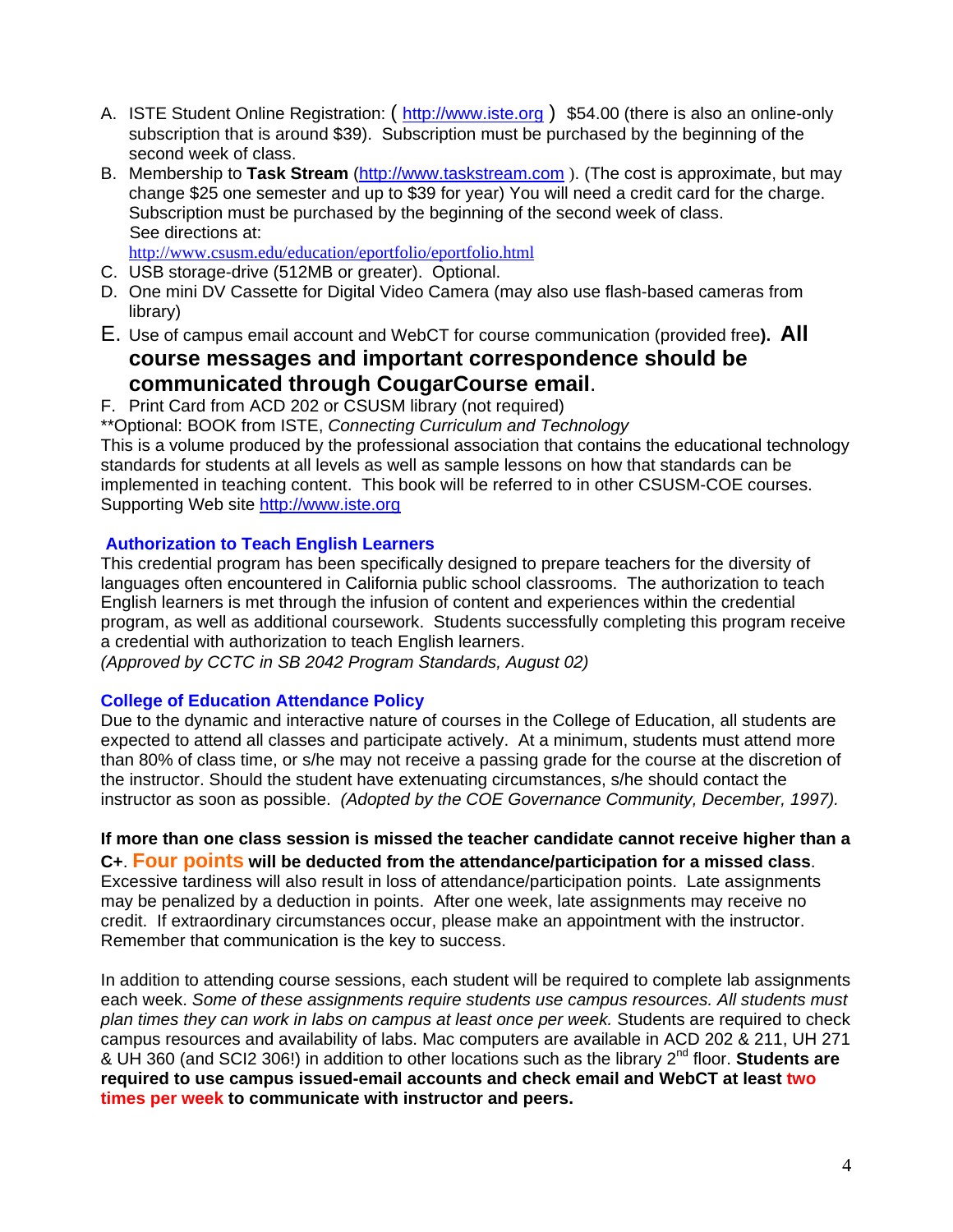#### **CSUSM Academic Honesty Policy**

"Students will be expected to adhere to standards of academic honesty and integrity, as outlined in the Student Academic Honesty Policy. All written work and oral presentation assignments must be original work. All ideas/materials that are borrowed from other sources must have appropriate references to the original sources. Any quoted material should give credit to the source and be punctuated with quotation marks.

Students are responsible for honest completion of their work including examinations. There will be no tolerance for infractions. If you believe there has been an infraction by someone in the class, please bring it to the instructor's attention. The instructor reserves the right to discipline any student for academic dishonesty in accordance with the general rules and regulations of the university. Disciplinary action may include the lowering of grades and/or the assignment of a failing grade for an exam, assignment, or the class as a whole."

Incidents of Academic Dishonesty will be reported to the Dean of Students. Sanctions at the University level may include suspension or expulsion from the University.

#### **Plagiarism:**

As an educator, it is expected that each student will do his/her own work, and contribute equally to group projects and processes. Plagiarism or cheating is unacceptable under any circumstances. If you are in doubt about whether your work is paraphrased or plagiarized see the Plagiarism Prevention for Students website http://library.csusm.edu/plagiarism/index.html. If there are questions about academic honesty, please consult the University catalog

#### **Students with Disabilities Requiring Reasonable Accommodations**

Students must be approved for services by providing appropriate and recent documentation to the Office of Disable Student Services (DSS). This office is located in Craven Hall 5205, and can be contacted by phone at (760) 750-4905, or TTY (760) 750-4909. Students authorized by DSS to receive reasonable accommodations should meet with their instructor during office hours or, in order to ensure confidentiality, in a more private setting.

## **Course Outline**

\***Please note that modifications may occur at the discretion of the instructors. Most modifications are made for the benefit of the class as a whole. Student's cooperation and flexibility in response to changes will be noted as part of the participation assessment**.

**Instructor will write a weekly entry on the Class Blog to keep everyone updated on the weekly assignments. WebCT will have the due dates. As part of the Attendance/Participation, you are expected to make weekly comments on the blog to ensure you are up-to-date with course progression.** 

| <b>Assignment/Task</b>                     | <b>Points</b>                                        |  |
|--------------------------------------------|------------------------------------------------------|--|
| <b>Gmail/Google Accounts</b>               | <b>Intro Letter</b><br>3pts                          |  |
| <b>ISTE &amp; Task Stream registration</b> | Peer Comments-Post intro letter on blog & comment on |  |
| Intro Letter posted on Blog                | 2pts<br>peer blogs                                   |  |
| <b>School 2.0</b>                          | School 2.0<br>5pts                                   |  |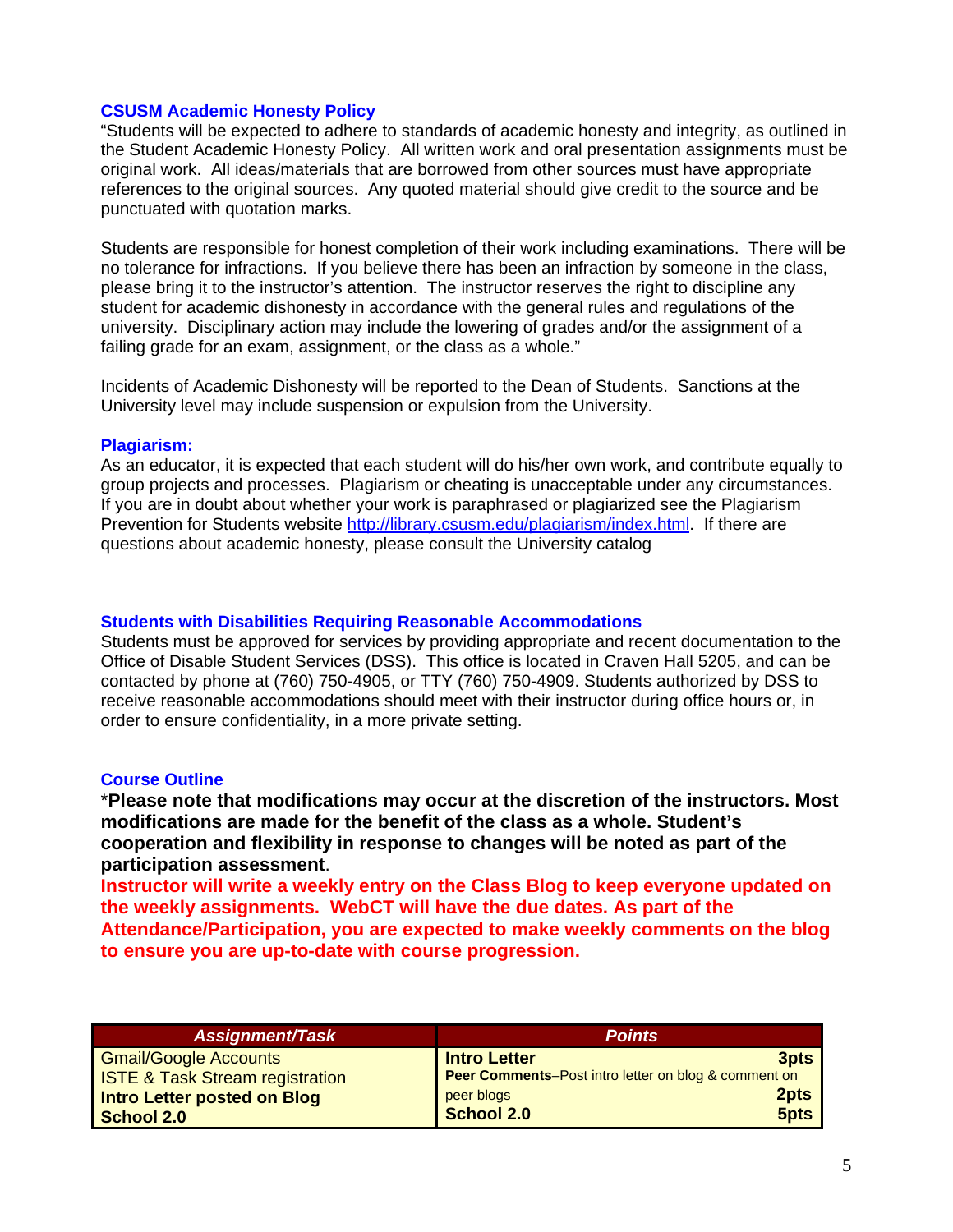| <b>Newsletter</b>                                    | <b>Newsletter</b>                     | 5pts   |
|------------------------------------------------------|---------------------------------------|--------|
| <b>Scan(self-portrait for newsletter &amp; Blog)</b> | <b>Scan</b>                           | 2pts   |
| <b>Social Bookmarking (Diigo)</b>                    | <b>Social Bookmarking</b>             | 5pts   |
| <b>Presentation Software (Prezi)</b>                 | <b>Presentation</b>                   | 5pts   |
| <b>Wiki</b>                                          | Wiki                                  | 5pts   |
| <b>TaskStream Intro/NETS I narrative</b>             | <b>TaskStream Intro</b>               | 1pts   |
| <b>Journal Articles 1-10</b>                         | <b>NETS-I narrative</b>               | 4pts   |
|                                                      | <b>Journals 1-10</b>                  | 16pts  |
| <b>Presentation Assessment (Google Forms)</b>        | <b>Presentation Assessment</b>        | 5pts   |
| <b>Graphic Organizer/Inspiration</b>                 | <b>Graphic Organizer/Inspiration</b>  | 5pts   |
| <b>Copyright/Internet Safety (collaborative)</b>     | <b>Copyright/Internet Safety</b>      | 5pts   |
| <b>Excel Spreadsheet Crossword</b>                   | <b>Spreadsheet</b>                    | 5pts   |
| <b>Creating your Personal Learning</b>               | <b>Creating Your PLN</b>              | 5pts   |
| <b>Network (PLN)</b>                                 |                                       |        |
|                                                      |                                       |        |
| <b>iMovie/Software Proficiency (individual)</b>      | <b>iMovie Software Review</b>         | 5pts   |
| <b>TaskStream Narrative Discussion</b>               |                                       |        |
| <b>Google Docs &amp; Spreadsheets</b>                | <b>Google Docs &amp; Spreadsheets</b> | 5pts   |
|                                                      |                                       |        |
| <b>TaskStream Narratives/Portfolio</b>               | <b>TaskStream</b>                     | 16pts  |
| <b>Emerging Tech/Blog Postings</b>                   | <b>Emerging Tech</b>                  | 5pts   |
| <b>Attendance and Participation</b>                  |                                       | 11pts  |
| <b>Total Points</b>                                  |                                       | 125pts |

# **Assessment**

**In order to successfully complete this course, all assignments must be completed at an acceptable level noted on assignment directions and rubrics**. Late assignments may lose credit points and may not be accepted after seven days tardy. In addition to the assignments described above, performance assessment will be on student's cooperation and flexibility in response to unforeseen challenges and student's ability to perform tasks using a variety of technology tools.

Because the content of this course contributes to passage of multiple TPEs, successful completion is imperative. Failure to successfully complete this course will prohibit a teacher candidate from continuing in the program beyond the first semester. The percentage of weight of each assignment is noted next to the descriptions. Late assignments or assignments missing required elements receive reduced points.

## **Grading Procedures And Assignments**

Grading is calculated on the standard of

| $94 - 100 = A$  | $80 - 83 = B$   | $70 - 73 = C$  |
|-----------------|-----------------|----------------|
| $90 - 93 = A$   | $76 - 79 = C +$ | $60 - 69 = D$  |
| $87 - 89 = B +$ | $74 - 75 = C$   | below $60 = F$ |
| $84 - 86 = B$   |                 |                |

## **Criteria for Grading Assignments**

 great insight and application, and excellent writing. A **90-100%** Outstanding work on assignment, excellent syntheses of information and experiences,

B **80-89%** Completion of assignment in good form with good syntheses and application of information and experiences; writing is good.